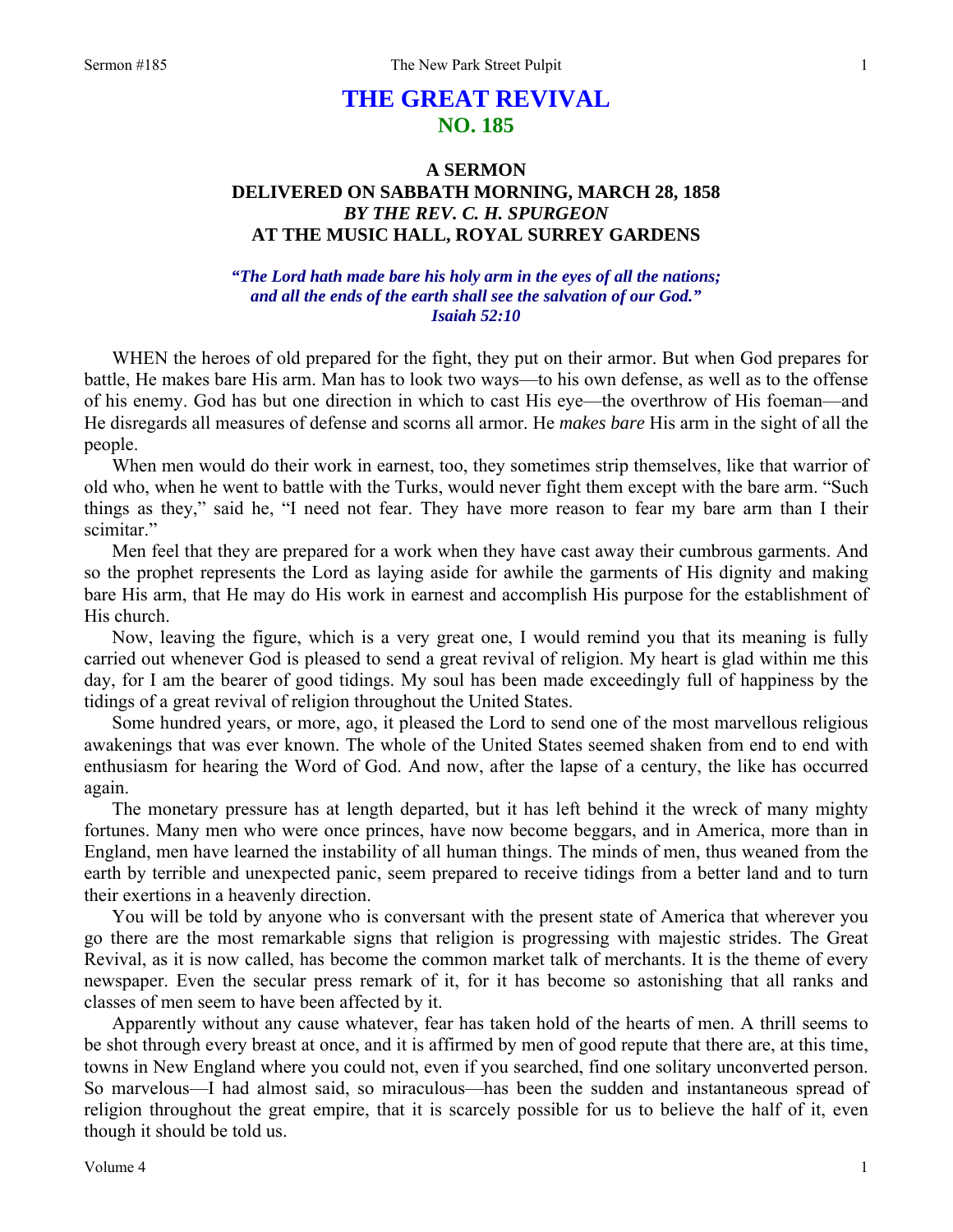Now, as you are aware, I have at all times been peculiarly jealous and suspicious of revivals. Whenever I see a man who is called a revivalist, I always set him down for a cipher. I would scorn the taking of such a title as that to myself. If God pleases to make use of a man for the promoting of a revival, well and good. But for any man to assume the title and office of a revivalist and go about the country believing that wherever *he* goes, he is the vessel of mercy appointed to convey a revival of religion, is, I think, an assumption far too arrogant for any man who has the slightest degree of modesty.

And again, there are a large number of revivals which occur every now and then in our towns and sometimes in our city, which I believe to be spurious and worthless. I have heard of the people crowding in the morning, the afternoon, and the evening to hear some noted revivalist, and under his preaching some have screamed, have shrieked, have fallen down on the floor, have rolled themselves in convulsions, and afterwards, when he has set a form for penitents, employing one or two decoy ducks to run out from the rest and make a confession of sin, hundreds have come forward, impressed by that one sermon and declared that they were, there and then, turned from the error of their ways.

And it was only last week I saw a record of a certain place in our own country, giving an account, that on such a day, under the preaching of the Rev. Mr. So and so, seventeen persons were thoroughly sanctified, twenty-eight were convinced of sin, and twenty-nine received the blessing of justification. Then comes the next day, so many more. The following day, so many more. And afterwards they are all cast up together, making a grand total of some hundreds who have been blessed during three services, under the ministry of Mr. So and so.

All that I call a farce! There may be something very good in it. But the outside looks to me to be so rotten that I should scarcely trust myself to think that the good within comes to any very great amount. When people go to work to calculate so exactly by arithmetic, it always strikes me they have mistaken what they are at.

We may easily say that so many were added to the church on a certain occasion, but to take a separate census of the convinced, the justified, and the sanctified is absurd. You will, therefore, be surprised at finding me speaking of revival. But you will, perhaps, be not quite so surprised when I endeavor to explain what I mean by an earnest and intense desire, which I feel in my heart, that God would be pleased to send throughout this country a revival like that which has just commenced in America, and which, we trust, will long continue there.

I endeavor to mark, in the first place, *the cause of every revival of true religion*. Secondly, *the consequences of such revival*. Then, thirdly, I shall *give a caution or two* that we make no mistakes in this matter and conceive *that* to be God's work which is only man's. And then I shall conclude by making *an exhortation* to all my brethren in the faith of Christ to labor and pray for a revival of religion in the midst of our churches.

**I.** First, then, THE CAUSE OF A TRUE REVIVAL.

The mere worldly man does not understand a revival. He cannot make it out. Why is it that a sudden fit of godliness, as he would call it—a kind of sacred epidemic—should seize upon a mass of people all at once? What can be the cause of it? It frequently occurs in the absence of all great evangelists. It cannot be traced to any particular means. There have been no special agencies used in order to bring it about—no machinery supplied, no societies established.

And yet it has come, just like a heavenly hurricane, sweeping everything before it. It has rushed across the land, and of it men have said, "The wind bloweth where it listeth. We hear the sound thereof, but we cannot tell from whence it cometh or whither it goeth." What is, then, the cause? Our answer is, if a revival be true and real, it is caused by the Holy Spirit and by Him alone.

When Peter stood up on the day of Pentecost and preached that memorable sermon by which three thousand persons were converted, can we attribute the remarkable success of his ministry to anything else but the ministry of the Holy Spirit? I read the notes of Peter's discourse. It was certainly very simple. It was a plain narration of facts. It was certainly very bold, very cutting, and pointed, and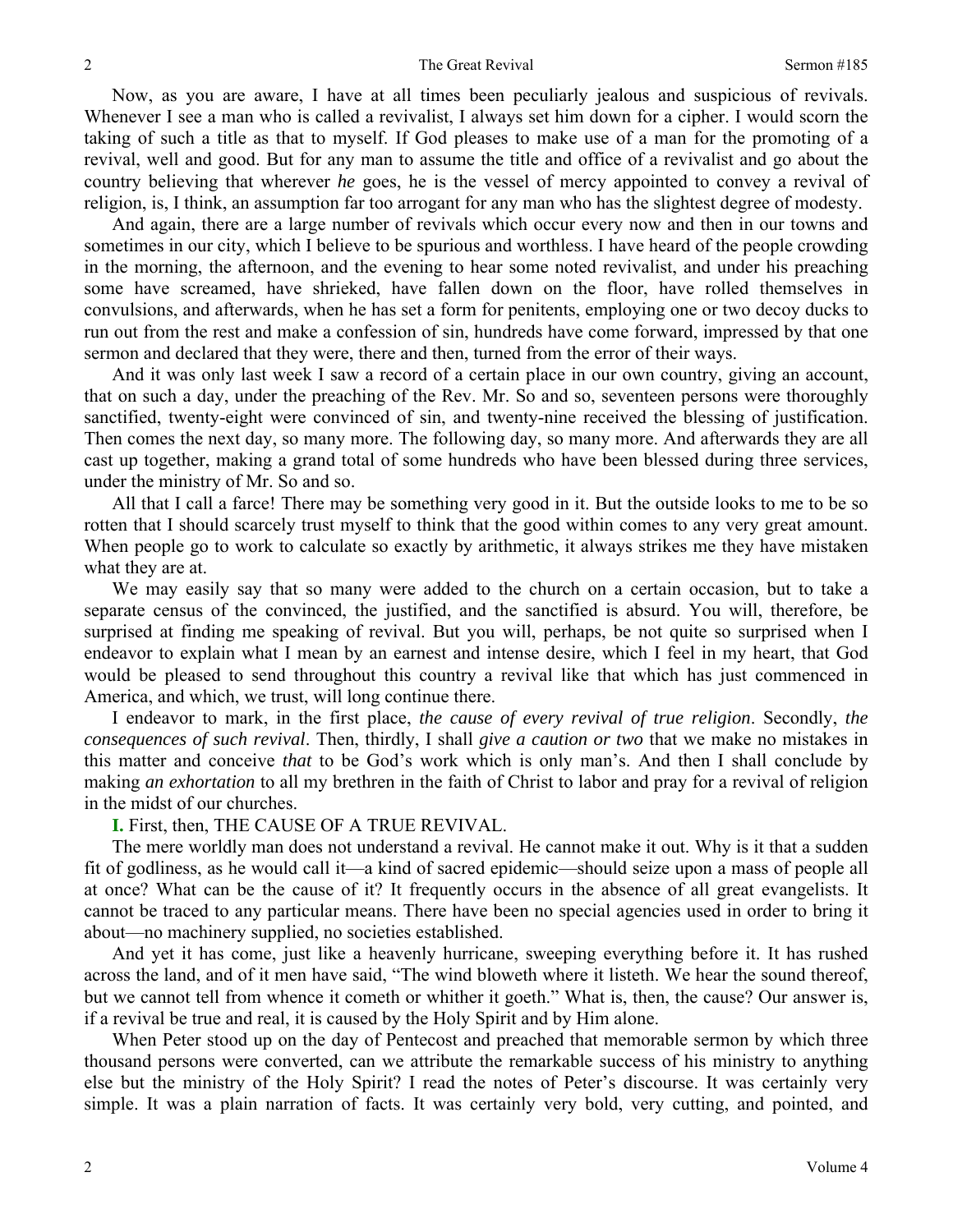#### Sermon # 185 The Great Revival

personal, for he did not blush to tell them that *they* had put to death the Lord of life and glory, and were guilty of His blood.

But on the mere surface of the thing, I should be apt to say that I had read many a sermon far more likely to be effective than Peter's. And I believe there have been many preachers who have lived, whose sermons when read would have been far more notable and far more regarded, at least by the critic, than the sermon of Peter. It seems to have been exceedingly simple and suitable, and extremely earnest, but none of these things are so eminently remarkable as to be the cause of such extraordinary success.

What then, was the reason? And we reply, once more, the same word which the Holy Spirit blesses to the conversion of one, He might, if He pleased, bless to the conversion of a thousand. And I am persuaded that the meanest preacher in Christendom might come into this pulpit this morning and preach the most simple sermon, in the most uneducated style, and the Holy Spirit—if He so willed it—might bless that sermon to the conversion of every man, woman and child, within this place.

His arm is not shortened. His power is not straitened, and as long as He is Omnipotent, it is ours to believe that He can do whatsoever seems Him good. Do not imagine, when you hear of a sermon being made useful, that it was the sermon itself that did the work. Conceive not, because a certain preacher may have been greatly blessed in the conversion of souls, that there is anything in the preacher. God forbid that any preacher should claim such a thing to himself.

Any other preacher, blessed in the same manner, would be as useful, and any other sermon, provided it is truthful and earnest, might be as much blessed as that particular sermon which has become notable by reason of the multitudes who by it have been brought to Christ. The Spirit of God, when He pleases, blows upon the sons of men.

He finds a people hard and careless. He casts a desire into their minds—He sows it broadcast in their spirits—a thought towards the house of the Lord, and straightway, they know not why, they flock in multitudes to hear the Word preached. He casts the seed, the same seed, into the preacher's mind, and he knows not how, but he feels more earnest than he did before.

When he goes to his pulpit, he goes to it as to a solemn sacrifice, and there he preaches, believing that great things will be the effect of his ministry. The time of prayer comes round. Christians are found meeting together in large numbers. They cannot tell what it is that influences them, but they feel they must go up to the house of the Lord to pray.

There are earnest prayers lifted up. There are earnest sermons preached, and there are earnest hearers. Then God the Almighty One is pleased to soften hard hearts, and subdue the stout-hearted, and bring them to know the truth. The only real cause is, His Spirit working in the minds of men.

But while this is the only actual cause, yet there are instrumental causes. And the main instrumental cause of a great revival must be the bold, faithful, fearless preaching of the truth as it is in Jesus. Why, brethren, we want every now and then to have a reformation. One reformation will never serve the church. She needs to continually be wound up and set a-going afresh, for her works run down and she does not act as she used to do.

The bold, bald doctrines that Luther brought out, began to be a little modified, until layer after layer is deposited upon them, and at last the old rocky truth was covered up. And then there grows upon the superficial subsoil an abundance of green and flowery errors, that looked fair and beautiful, but are in no way whatever related to the truth, except as they are the products of its decay.

Then there came bold men who bring the truth out again and said, "Clear away this rubbish. Let the blast light upon these deceitful beauties. We want them not—bring out the old truth once more!" And it came out. But the tendency of the church perpetually is to be covering up its own naked simplicity, forgetting that the truth is never so beautiful as when it stands in its own unadorned, God-given glory.

And now, at this time, we want to have the old truths restored to their places. The subtleties and the refinements of the preacher must be laid aside. We must give up the grand distinctions of the schoolmen and all the lettered technicalities of men who have studied theology as a system, but have not felt the power of it in their hearts.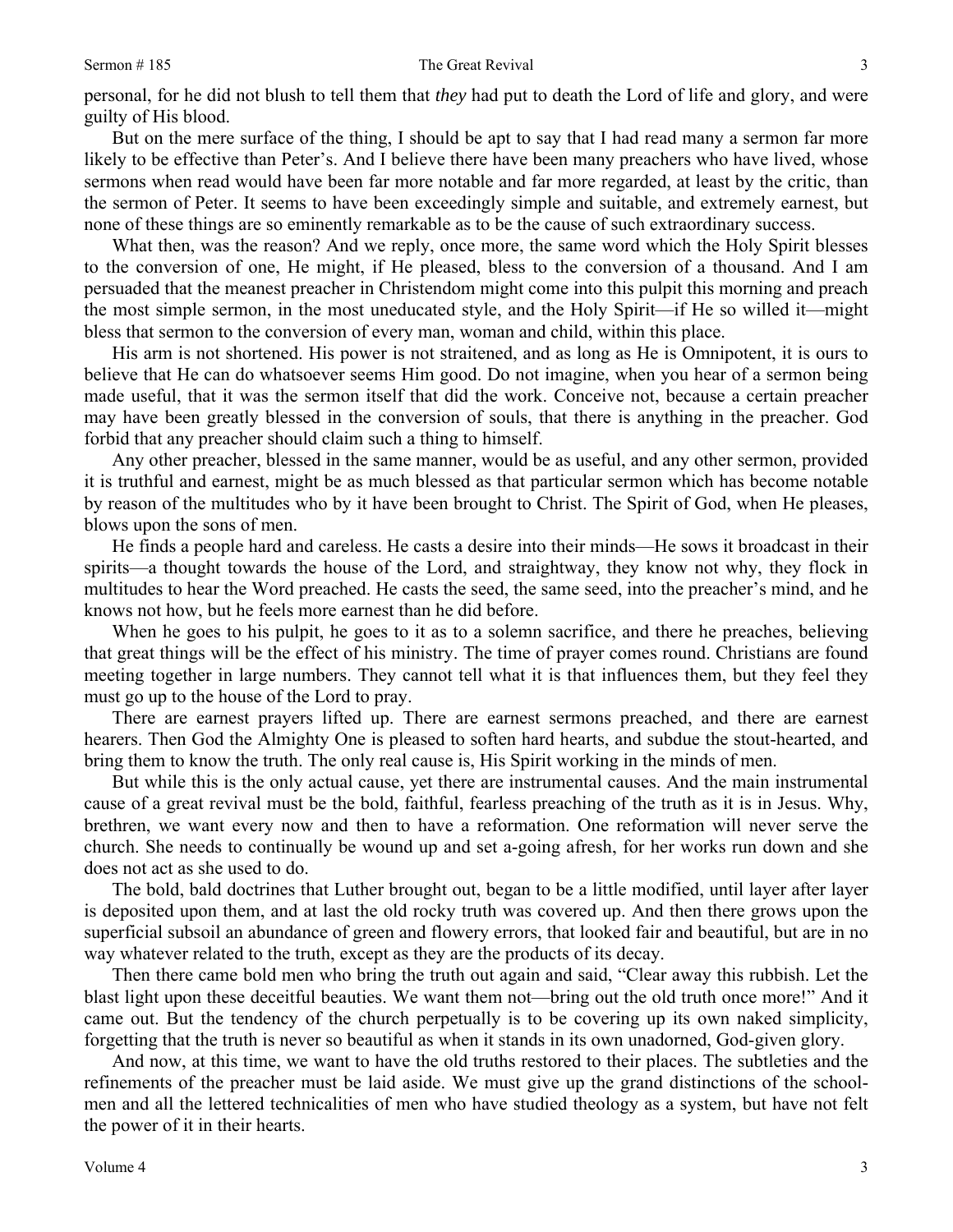And when the good old truth is once more preached by men whose lips are touched as with a live coal from off the altar, this shall be the instrument, in the hand of the Spirit, for bringing about a great and thorough revival of religion in the land.

But added to this, there must be the earnest prayers of the church. All in vain the most indefatigable ministry, unless the church waters the seed sown with her abundant tears. Every revival has been commenced and attended by a large amount of prayer. In the city of New York at the present moment, there is not, I believe, one single hour of the day wherein Christians are not gathered together for prayer.

One church opens its doors from five o'clock till six for prayer. Another church opens from six to seven and summons its praying men to offer the sacrifice of supplication. Six o'clock is past and men are gone to their labor. Another class find it then convenient—such as those, perhaps, who go to business at eight or nine—and from seven to eight there is another prayer meeting.

From eight to nine there is another, in another part of the city, and what is most marvelous, at high noon, from twelve to one, in the midst of the city of New York, there is held a prayer meeting in a large room, which is crammed to the doors every day, with hundreds standing outside. This prayer meeting is made up of merchants of the city, who can spare a quarter of an hour to go in and say a word of prayer and then leave again.

And then a fresh company comes in to fill up the ranks, so that it is supposed that many hundreds assemble in that one place for prayer during the appointed hour. This is the explanation of the revival.

If this were done in London—if we for once would outvie old Rome, who kept her monks in her sanctuaries, always at prayer, both by night and by day—if we together could keep up one golden chain of prayer, link after link of holy brotherhood being joined together in supplication—then might we expect an abundant outpouring of the divine Spirit from the Lord our God.

The Holy Spirit as the actual Agent—the Word preached, and the prayers of the people as the instruments—and we have thus explained the cause of a true revival of religion.

**II.** But now, what are THE CONSEQUENCES OF A REVIVAL OF RELIGION?

Why, the consequences are everything that our hearts could desire for the church's good. When the revival of religion comes into a nation, the minister begins to be warmed. It is said that in America the most sleepy preachers have begun to wake up. They have warmed themselves at the general fire, and men who could not preach without notes, and could not preach with them to any purpose at all, have found it in their hearts to speak right out, and speak with all their might to the people.

When there comes a revival, the minister all of a sudden finds that the usual forms and conventionalities of the pulpit are not exactly suitable to the times. He breaks through one hedge. Then he finds himself in an awkward position and he has to break through another. He finds himself perhaps on a Sunday morning, though a Doctor of Divinity, actually telling an anecdote—lowering the dignity of the pulpit by actually using a simile or metaphor—sometimes perhaps accidentally making his people smile, and what is also a great sin in these solid theologians, now and then dropping a tear.

He does not exactly know how it is, but the people catch up his words. "I must have something good for them," he says. He just burns that old lot of sermons. Or he puts them under the bed, and gets some new ones, or gets none at all, but just gets his text and begins to cry, "Men and brethren, believe on the Lord Jesus Christ and you shall be saved."

The old deacons say, "What is the matter with our minister?" The old ladies, who have heard him for many years, and slept in the front of the gallery so regularly, begin to rouse and say, "I wonder what has happened to him, how can it be? Why, he preaches like a man on fire. The tear run over at his eye. His soul is full of love for souls."

They cannot make it out. They have often said he was dull and dreary and drowsy. How is it all this is changed? Why, it is the revival. The revival has touched the minister. The sun, shining so brightly, has melted some of the snow on the mountaintop and it is running down in fertilizing streams to bless the valleys. And the people down below are refreshed by the ministrations of the man of God who has

4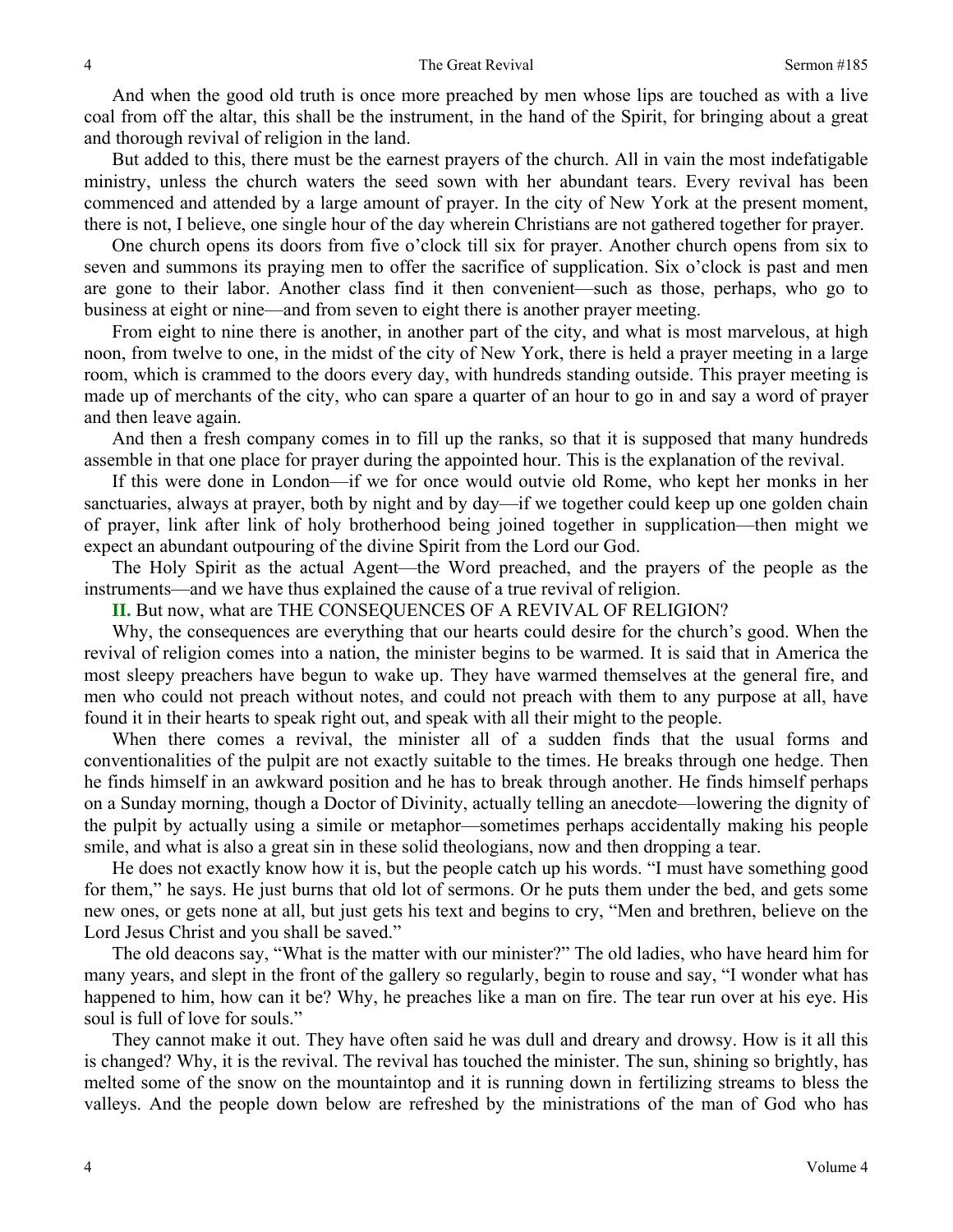awakened himself up from his sleep and finds himself, like another Elijah, made strong for forty days of labor.

Well, then, directly after that the revival begins to touch the people at large. The congregation was once numbered by the empty seats, rather than by the full ones. But on a sudden—the minister does not understand it—he finds the people coming to hear him. He never was popular, never hoped to be. All at once he wakes up and finds himself famous, as far as a large congregation can make him so.

There are the people and how they listen! They are all awake, all in earnest. They lean their heads forward, they put their hands to their ears. His voice is feeble. They try to help him. They are doing anything so that they may hear the Word of Life. And then the members of the church open their eyes and see the chapel full, and they say, "How has this come about? We ought to pray."

A prayer meeting is summoned. There had been five or six in the vestry—now there are five or six hundred and they turn into the chapel. And oh! how they pray! That old stager, who used to pray for twenty minutes, finds it now convenient to confine himself to five. And that good old man who always used to repeat the same form of prayer when he stood up, and talked about the horse that rushed into the battle, and the oil from vessel to vessel, and all that, leaves all these things at home and just prays, "O Lord, save sinners for Jesus Christ's sake."

And there are sobs and groans heard at the prayer meetings. It is evident that not one, but all, are praying. The whole mass seems moved to supplication. How is this again? Why, it is just the effect of the revival, for when the revival truly comes, the minister and the congregation and the church will receive good by it.

But it does not end here. The members of the church grow more solemn, more serious. Family duties are better attended to. The home circle is brought under better culture. Those who could not spare time for family prayer, find they can do so now—those who had no opportunity for teaching their children, now dare not go a day without doing it—for they hear that there are children converted in the Sunday school.

There are twice as many in the Sunday school now as there used to be, and what is wonderful, the little children meet together to pray. Their little hearts are touched and many of them show signs of a work of grace begun. And fathers and mothers think they must try what they can do for their families if God is blessing little children, why should He not bless theirs?

And then, when you see the members of the church going up to the house of God, you mark with what a steady and sober air they go. Perhaps they talk on the way, but they talk of Jesus. And if they whisper together at the gates of the sanctuary, it is no longer idle gossip. It is no remark about, "How do you like the preacher? What did you think of him? Did you notice So and so?"

Oh, no! "I pray the Lord that He might bless the word of His servant—that He might send an unction from on high—that the dying flame may be kindled and that where there is life, it may be promoted and strengthened, and receive fresh vigor." This is their whole conversation.

And then comes the great result. There is an inquirers' meeting held. The good brother who presides over it is astonished. He never saw so many coming in his life before. "Why," says he, "there is a hundred, at least, come to confess what the Lord has done for their souls! Here are fifty come all at once to say that under such a sermon they were brought to the knowledge of the truth. Who has begotten me these? How has it come about? How can it be? Is not the Lord a great God that has worked such a work as this?"

And then the converts who are thus brought into the church, if the revival continues, are very earnest ones. You never saw such a people. The outsiders call them fanatics. It is a blessed fanaticism. Others say, they are nothing but enthusiasts. It is a heavenly enthusiasm. Everything that is done is done with such spirit.

If they sing, it is like the crashing thunder. If they pray, it is like the swift, sharp dash of lightning, lighting up the darkness of the cold hearted and making them for a moment feel that there is something in prayer. When the minister preaches, he preaches like a Boanerges, and when the church is gathered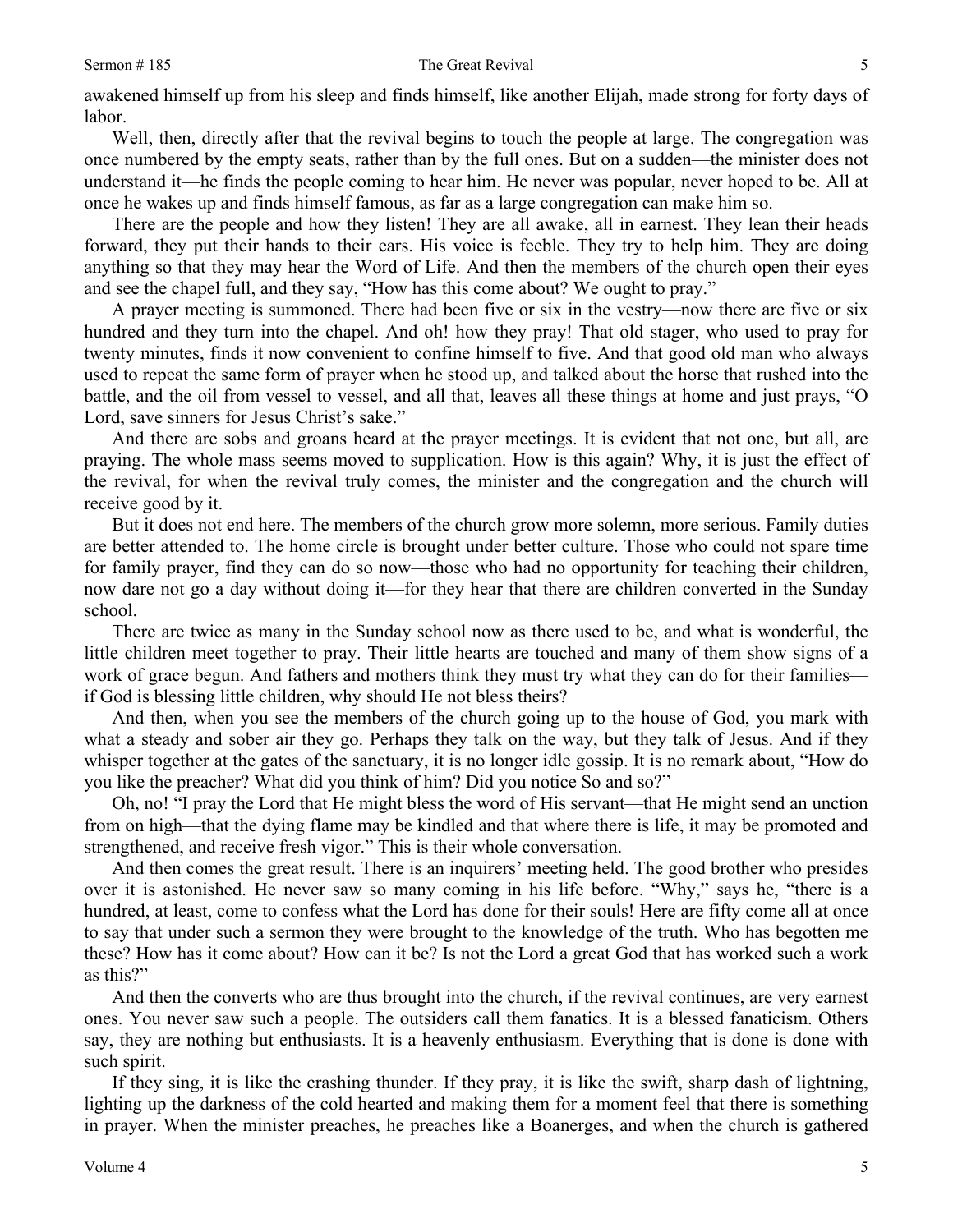together, it is with a hearty good will. When they give, they give with enlarged liberality. When they visit the sick, they do it with gentleness, meekness, and love. Everything is done with a single eye to God's glory—not of men, but by the power of God. Oh, that we might see such a revival as this!

But blessed be God, it does not end here. The revival of the church then touches the rest of society. Men, who do not come forward and profess religion, are more punctual in attending the means of grace. Men that used to swear, give it up. They find it is not suitable for the times. Men that profaned the Sabbath, and despised God, find it will not do. They give it all up.

Times get changed. Morality prevails. The lower ranks are affected. They buy a sermon where they used to buy some penny tract of nonsense. The higher orders are also touched. They too are brought to hear the Word. Her ladyship, in her carriage, who never would have thought of going to so mean a place as a conventicle, does not now care where she goes so long as she is blessed. She wants to hear the truth and a drayman pulls his horses up by the side of her ladyship's pair of grays, and they both go in and bend together before the throne of sovereign grace.

All classes are affected. Even the senate feels it. The statesman himself is surprised at it and wonders what all these things mean. Even the monarch on the throne feels she has become the monarch of a people better than she knew before and that God is doing something in her realms past all her thought that a great King is swaying a better sceptre and exerting a better influence than even her excellent example.

Nor does it even end there. Heaven is filled. One by one the converts die and it gets fuller. The harps of heaven are louder, the songs of angels are inspired with new melody, for they rejoice to see the sons of men prostrate before the throne. The universe is made glad. It is God's own summer. It is the universal spring. The time of the singing of birds is come. The voice of the turtle is heard in our land. Oh! that God might send us such a revival of religion as this!

I thank God, that we, as a people, have had great cause to thank Him that we have had a measure of revival of this kind, but nothing compared with what we desire. I have heard of revivals where twenties, and thirties, and forties, and fifties, were gathered in. But tell it to the honor of our God, there is never a month passes, but our baptismal pool is opened, and never a communion Sabbath, but we receive many into the fold of the Lord. As many as three hundred in one year have we added to the church and still the cry is, "They come! They come!"

And were but our new sanctuary built, I am persuaded, that in six months from its erection, instead of having twelve hundred members, I should be the pastor of at least two thousand. For I believe there are many of you who attend this hall in the morning, who find it quite impossible to crowd into the chapel in the evening, and are only waiting and anxious that you may tell to me and to the brethren what God has done for your souls.

This I know, the Lord has been very gracious to us and to Him be the honor of it. But we want more. Our souls are greedy—covetous for God. Oh! that we might be all converted!

> *"We long to see the churches full, That all the chosen race, May with one voice, and heart, and tongue, Sing His redeeming grace."*

And we have to thank God, too, that it has not ended there. For we had last Sabbath evening, Exeter Hall full, Westminster Abbey full, and this place full too. And though we may not altogether agree in sentiment with all that is preached, yet God bless them all! So long as Christ is preached, I rejoice, yea, and will rejoice.

And I would to God that every large building in London were crowded too, and that every man who preached the Word were followed by tens of thousands who would hear the truth. May that day soon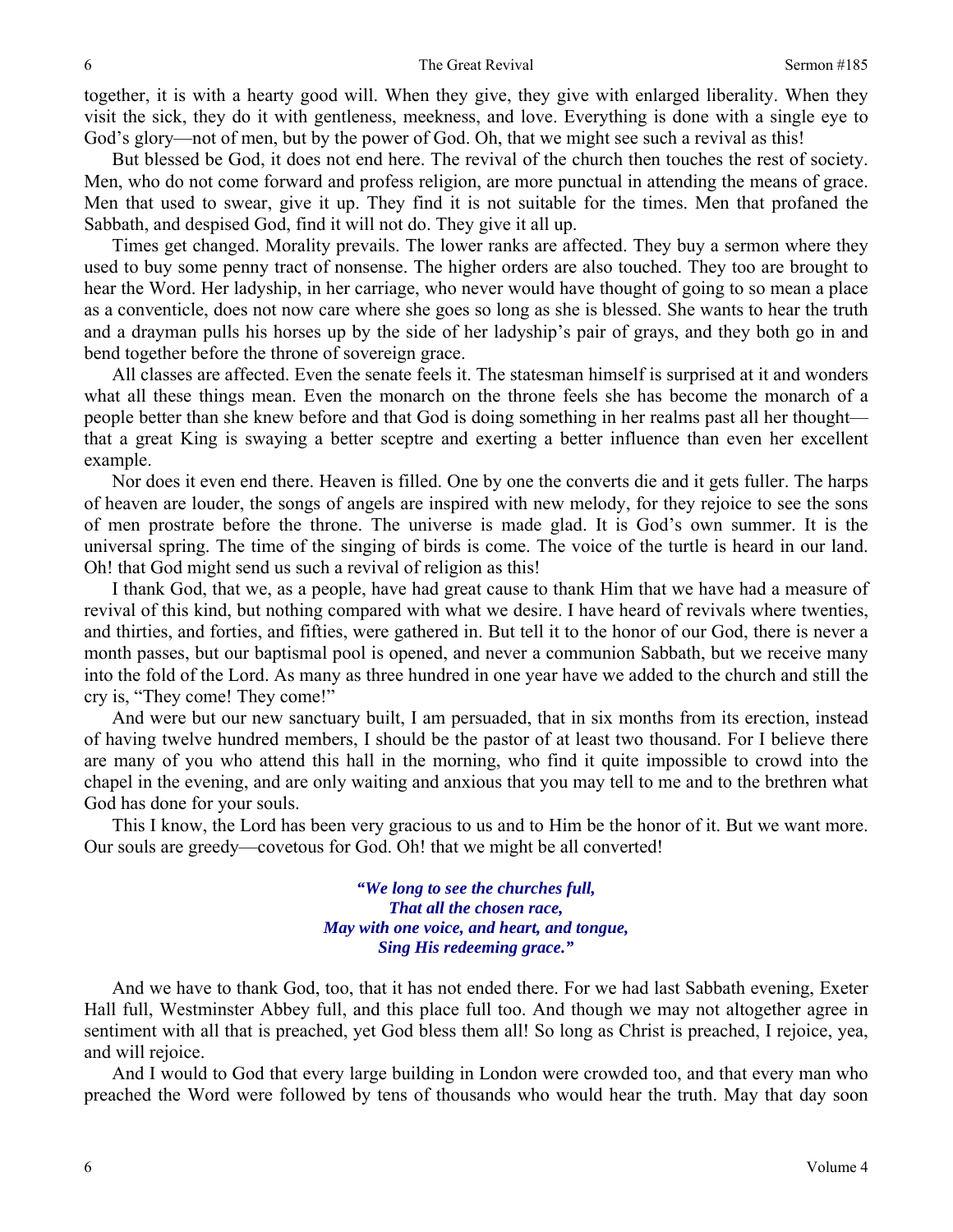#### Sermon # 185 The Great Revival

come! And there is one heart which will rejoice in such a day more than any of you—a heart that shall always beat the highest when it sees God glorified—though our own honor should decrease.

**III.** Now, we shall have to turn to the third point, which was A CAUTION.

When Christmas Evans preached in Wales during a time of revival, he used to make the people dance. The congregations were so excited under his ministry that they positively danced. Now, I do not believe that dancing was the work of the Spirit. Their being stirred in their hearts might be the Holy Spirit's work, but the Holy Spirit does not care to make people dance under sermons—no good comes of it.

Now and then among our Methodist friends there is a great break out, and we hear of a young woman in the middle of a sermon getting on the top of a form, and turning round and round in ecstasy, till she falls down in a fainting fit and they cry, "Glory be to God." Now, we do not believe that that is the work of the Spirit. We believe it is ridiculous nonsense and nothing more.

In the old revivals in America a hundred years ago, commonly called, "The Great Awakening," there were many strange things, such as continual shrieks and screams, and knockings, and twitchings, under the services. We cannot call that the work of the Spirit. Even the great Whitefield's revival at Cambuslang, one of the greatest and most remarkable revivals that were ever known, was attended by some things that we cannot but regard as superstitious wonders. People were so excited that they did not know what they did.

Now, if in any revival you see any of these strange contortions of the body—always distinguish between things that differ. The Holy Spirit's work is with the mind, not with the body in that way. It is not the will of God that such things should disgrace the proceedings. I believe that such things are the result of Satanic malice—the devil sees that there is a great deal of good doing. "Now," says he, "I'll spoil it all. I'll put my hoof in there and do a world of mischief. There are souls being converted. I will let them get so excited that they will do ludicrous things and then it will all be brought into contempt."

Now, if you see any of these strange things arising, look out. There is that old Apollyon busy, trying to mar the work. Put such outlandish actions down as soon as you can, for where the Spirit works, He never works against His own precept, and His precept is, "Let all things be done decently and in order." It is neither decent nor orderly for people to dance under the sermon, nor howl, nor scream, while the Gospel is being preached to them, and therefore, it is not the Spirit's work at all, but mere human excitement.

And again, remember that you must always distinguish between man and man in the work of revival. While, during a revival of religion, a very large number of people will be really converted, there will be a very considerable portion who will be merely excited with animal excitement, and whose conversion will not be genuine.

Always expect that and do not be surprised if you see it. It is but a law of the mind that men should imitate one another and it seems but reasonable that when one person is truly converted, there should be a kind of desire to imitate it in another, who yet is not a possessor of true and sovereign grace. Be not discouraged, then, if you should meet with this in the midst of a revival. It is no proof that it is not a true revival—it is only a proof that it is not true in that particular case.

I must say, once more, that if God should send us a great revival of religion, it will be our duty not to relax the bonds of discipline. Some churches, when they increase very largely, are apt to take people into their number by wholesale, without due and proper examination. We ought to be just as strict in the eruptions of a revival as in the cooler times of a gradual increase.

And if the Lord sends His Spirit like a hurricane, it is ours to deal with skill with the sails, lest the hurricane should wreck us by driving us upon some fell rock that may do us serious injury. Take care, you that are officers in the church, when you see the people stirred up, that you exercise still a holy caution, lest the church become lowered in its standard of piety by the admission of persons not truly saved.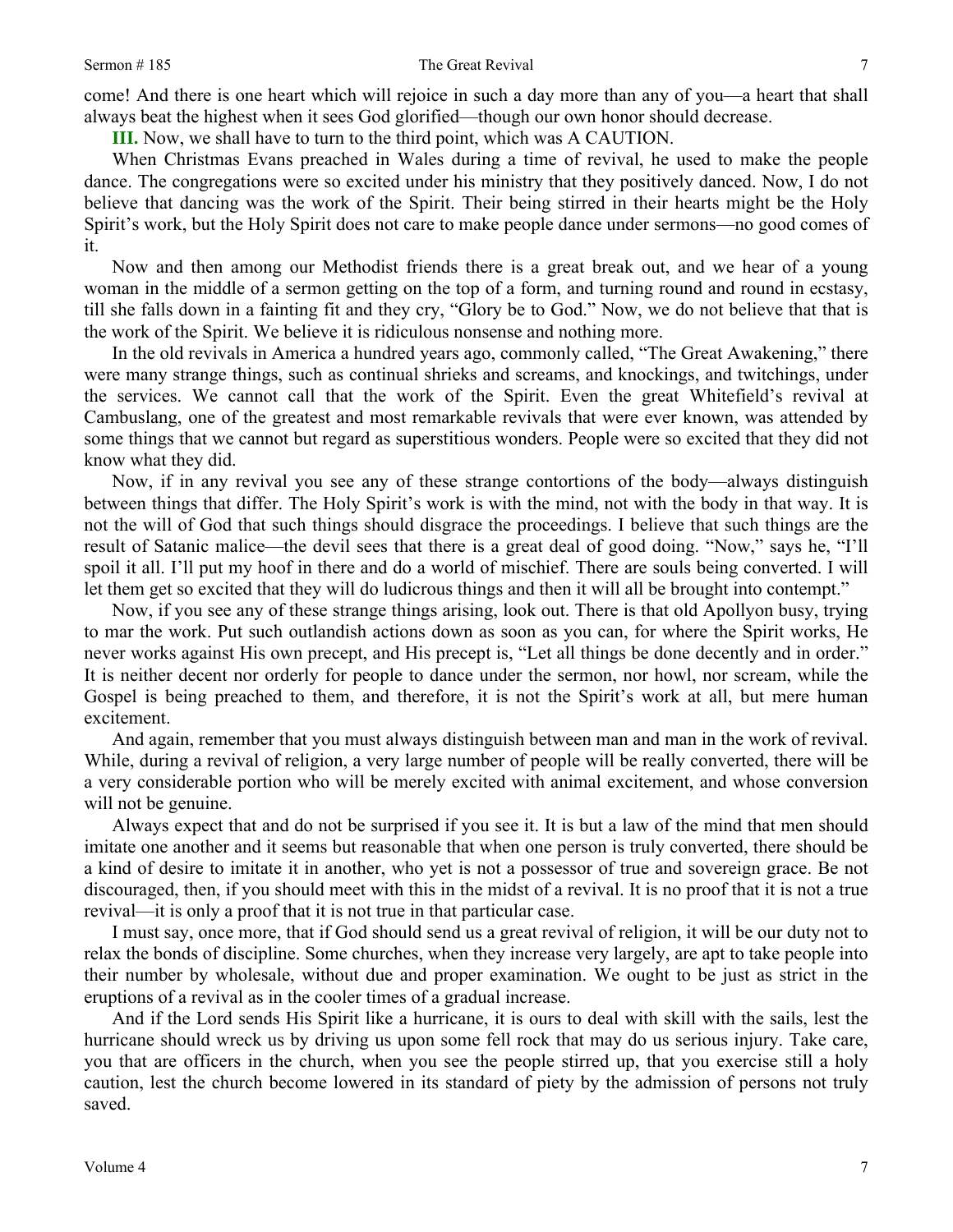**IV.** With these words of caution, I shall now gather up my strength, and with all my might labor to stir you up to seek of God a great revival of religion throughout the length and breadth of this land.

Men, brethren, and fathers, the Lord God has sent us a blessing. One blessing is the earnest of many. Drops precede the April showers. The mercies which He has already bestowed upon us are but the forerunners and the preludes of something greater and better yet to come. He has given us the former, let us seek of Him the latter rain, that His grace may be multiplied among us, and His glory may be increased.

There are some of you to whom I address myself this morning who stand in the way of any revival of religion. I would affectionately admonish you and beseech you not to impede the Lord's own work. There are some of you, perhaps, here today who are not consistent in your living. And yet you are professors of religion. You take the sacramental cup into your hand and drink its sacred wine, but still you live as worldlings live and are as carnal and as covetous as they.

Oh, my brother, you are a serious drawback to the church's increase. God will never bless an unholy people, and in proportion to our unholiness, He will withhold the blessing from us. Tell me of a church that is inconsistent—you shall tell me of a church that is unblest. God will first sweep the house before He will come to dwell in it. He will have His church pure before He will bless it with all the blessings of His grace. Remember that, you inconsistent ones, and turn unto God and ask to be rendered holy.

There are others of you who are so cold-hearted that you stand in the way of all progress. You are a skid upon the wheels of the church. It cannot move for you. If we would be earnest, you put your cold hand on everything that is bold and daring. You are not prudent and zealous. If you were so, we would bless God for giving you that prudence, which is a jewel for which we ought ever to thank God, if we have a prudent man among us.

But there are some of you to whom I allude, who are prudent, but you are cold. You have no earnestness, you do not labor for Christ, you do not serve Him with all your strength. And there are others of you who are imprudent enough to push others on, but never go forward yourselves. O you Laodiceans, you that are neither hot nor cold, remember what the Lord has said of you—"So then, because you are neither cold nor hot, I will spew thee out of my mouth." And so will He do with you. Take heed, take heed, you are not only hurting yourselves but you are injuring the church.

And then there are others of you who are such sticklers for order, so given to everything that has been, that you do not care for any revival for fear we should hurt you. You would not have the church repaired, lest we should touch one piece of the venerable moss that coats it. You would not cleanse your own garment, because there is ancient dirt upon it. You think that because a thing is ancient, therefore it must be venerable.

You are lovers of the antique. You would not have a road mended, because your grandfather drove his wagon along the rut that is there. "Let it always be there," you say. "Let it always be knee deep." Did not your grandfather go through it when it was knee deep with mud and why should you not do the same? It was good enough for him and it is good enough for you.

You always have taken an easy seat in the chapel. You never saw a revival. You do not want to see it. You believe it is all nonsense and that it is not to be desired. You look back. You find no precedent for it. Doctor So and so did not talk about it. Your venerable minister who is dead did not talk so, you say—therefore it is not needed.

We need not tell you it is Scriptural—that you do not care for. It is not orderly, you say. We need not tell you the thing is right. You care more about the thing being ancient than being good. Ah, you will have to get out of the way now, it isn't any good. You may try to stop us, but we will run over you if you do not get out of the way.

With a little warning we shall have to run over your prejudices and incur your anger. But your prejudices must not, cannot, restrain us. The chain may be never so rusty with age, and never so stamped with authority, the prisoner is always happy to break it, and however your fetters may shackle us, we will dash them in pieces if they stand in the way of the progress of the kingdom of Christ.